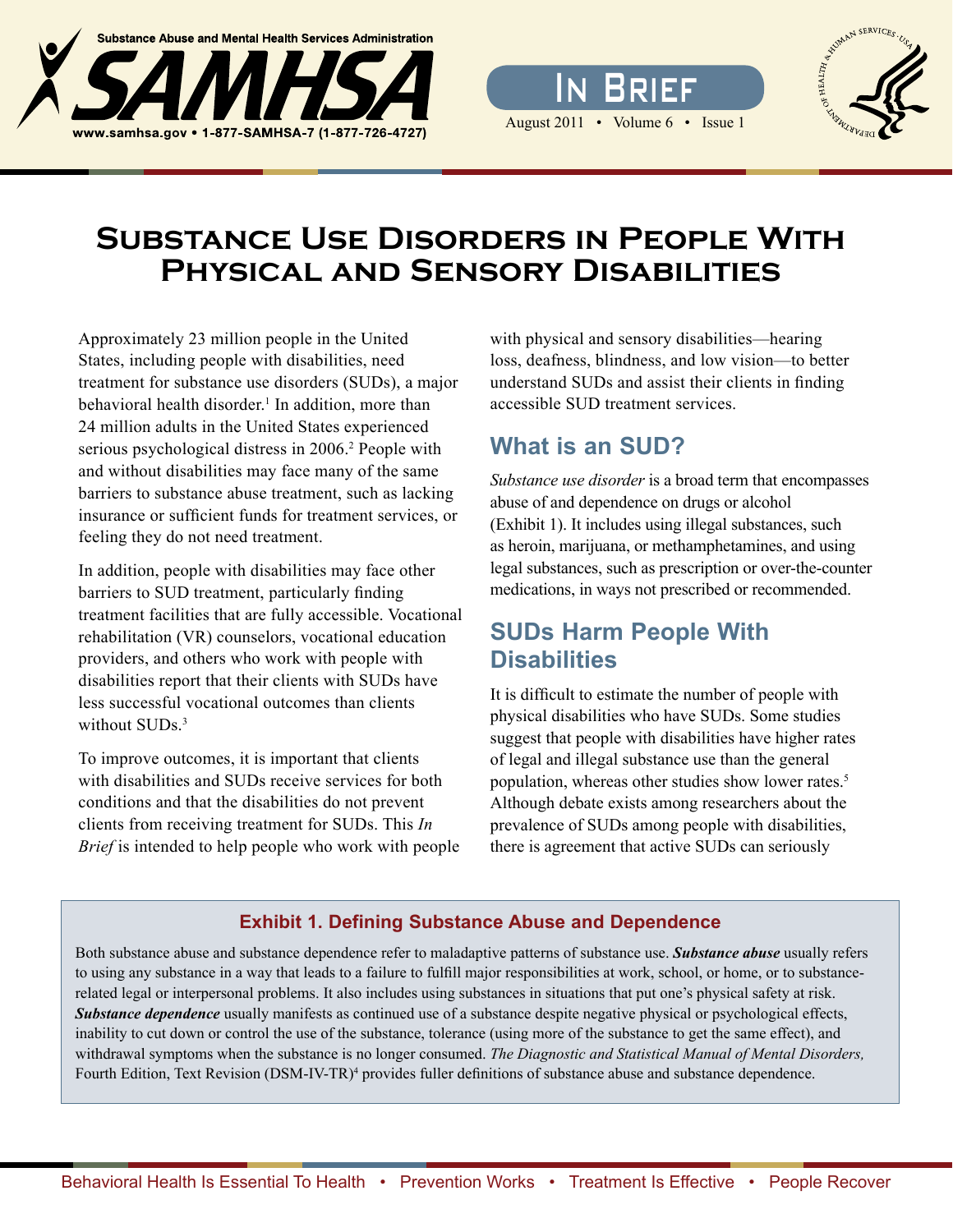# In Brief

harm the health and quality of life of individuals with disabilities. An active SUD can:

- Interfere with successful engagement in rehabilitation services.<sup>3</sup>
- Interact with prescribed medications; alcohol, for example, can interfere with antiseizure medications.
- Impede coordination and muscle control.
- Impair cognition.
- Reduce the ability to follow self-care regimens.
- $\blacksquare$  Contribute to social isolation, poor communication, and domestic strife.
- $\blacksquare$  Contribute to poor health, secondary disabling conditions, or the hastening of disabling diseases (e.g., cirrhosis, depression, bladder infections).
- Inhibit educational advancement.
- Lead to job loss, underemployment, and housing instability.

### **Women With Disabilities and SUDs**

Across all age groups, more women than men are disabled.<sup>6</sup> Women with co-occurring disabilities and SUDs are at high risk for experiencing physical abuse and domestic violence.

One study of people with disabilities and SUDs found that 47 percent of women reported histories of physical, sexual, or domestic violence, compared with 20 percent of men with disabilities reporting abuse experiences. In the same study, 37 percent of women reported sexual abuse, compared with 7 percent of men.<sup>7</sup>

Another study found that 56 percent of women with disabilities reported abuse, with 89 percent of these reporting multiple abusive incidents.<sup>8</sup> What is more, being a victim of physical or sexual abuse is a risk factor for SUD.

# **SUD Risk Factors and Warning Signs**

For some people, drug or alcohol abuse is a direct or indirect cause of their disability, for example, by their becoming intoxicated and then falling or causing a car crash. Without SUD treatment, people who had SUDs

before sustaining a disability will likely continue to use substances afterward. Other people may have developed SUDs after using substances such as pain medications or alcohol to cope with aspects of their disability or to cope with social isolation or depression. Exhibit 2 lists SUD risk factors for people with disabilities.

### **Exhibit 2. SUD Risk Factors for People With Disabilities**

- Pain
- Access to prescription pain medications
- Chronic medical problems
- Depression
- Social isolation
- Enabling by caregivers
- Unemployment
- Limited education
- Low socioeconomic level
- Little exposure to SUD prevention education
- History of physical or sexual abuse

Numerous signs may suggest the presence of an active SUD. These include, but are not limited to:

- Dilated or constricted pupils.
- Slurred speech.
- Inability to focus, visually or cognitively.
- Unsteady gait.
- **Blackouts.**
- Insomnia.
- Irritability or agitation.
- Depression, anxiety, low self-esteem, resentment.
- Odor of alcohol on breath.
- Excessive use of aftershave or mouthwash (to mask the odor of alcohol).
- Mild tremor.
- Nasal irritation (suggestive of cocaine insufflation).
- Eye irritation (suggestive of exposure to marijuana smoke).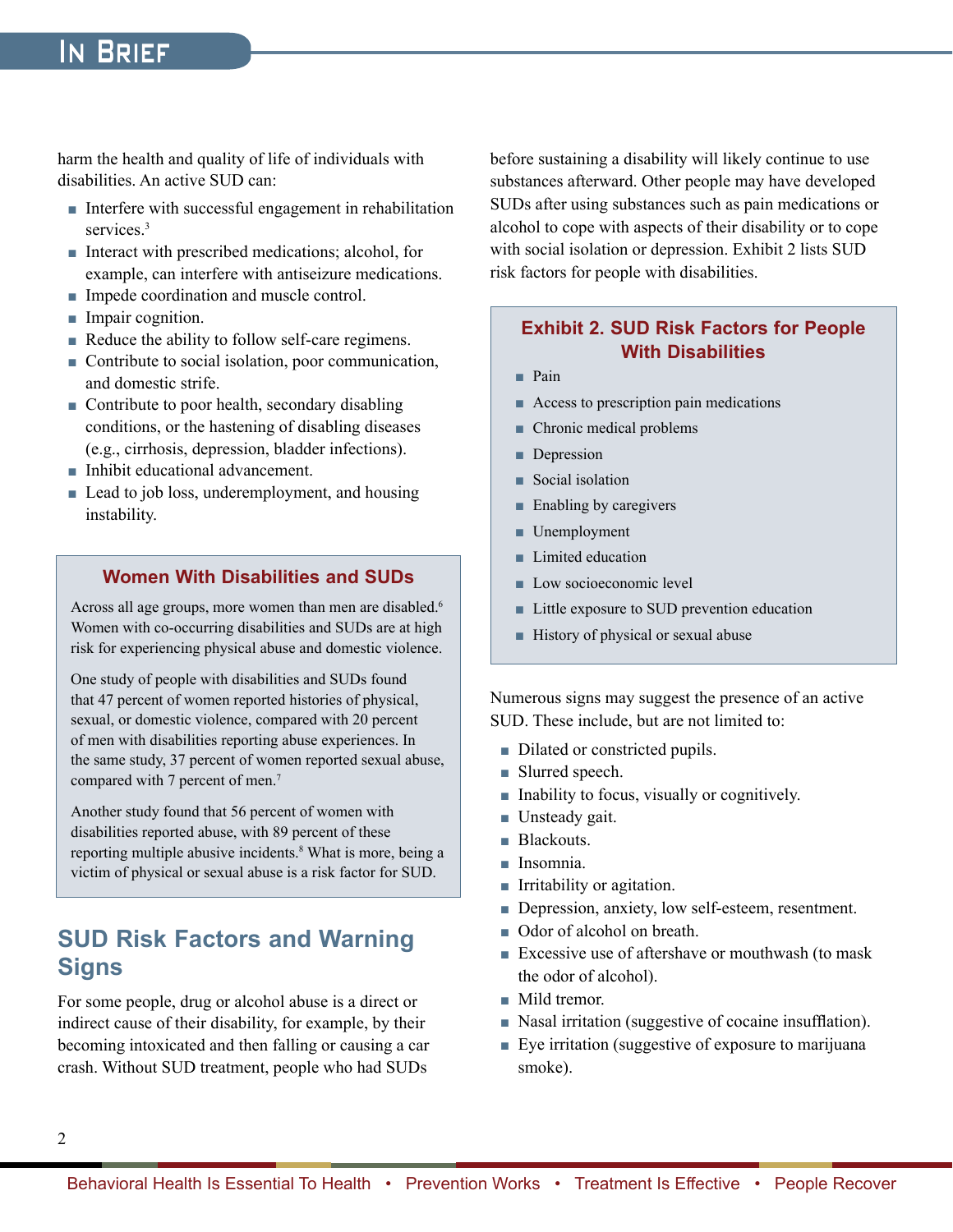- Odor of marijuana on clothing.
- Abuse of drugs or alcohol by family members.
- Many missed appointments with VR, job interviews, and the like.
- Difficulty learning new tasks.
- Attention deficits.
- Lack of initiative.

Some manifestations of certain disabilities may be difficult to distinguish from the signs of SUDs mentioned above. For example, people with multiple sclerosis may have an unsteady gait, slurred speech, and memory impairment. Other signs, such as depression or anxiety, may indicate a different, distinct behavioral health condition.

# **Screening for SUDs**

Screening is not the same as diagnosing; it simply indicates whether further evaluation by an SUD professional is indicated. The National Institute on Alcohol Abuse and Alcoholism (NIAAA) developed a single-question screening tool for alcohol use disorder (Exhibit 3). Clients should also be screened for illicit drug use and prescription medication abuse. VR professionals, physical therapists, and others may benefit from training on how to administer screening and assessment tools.

### **Exhibit 3. Single-Question Screening Test**

Ask men: "How many times in the past year have you had 5 or more drinks in a day?" Ask women: "How many times in the past year have you had 4 or more drinks in a day?"

A response of more than 1 day is considered positive.

Other common screening tools are:

- Alcohol Use Disorders Identification Test, available at http://www.projectcork.org/clinical\_tools/html/ AUDIT.html
- Michigan Alcoholism Screening Test, available at http://www.projectcork.org/clinical\_tools/html/ MAST.html
- Drug Abuse Screening Test (including prescription drugs), available at http://www.projectcork.org/ clinical\_tools/html/DAST.html
- National Institute on Drug Abuse (NIDA)-modified Alcohol, Smoking, and Substance Involvement Screening Test, which includes prescription drugs, available at http://www.drugabuse.gov/nidamed/ screening/

*Screening is not the same as diagnosing; it simply indicates whether further evaluation by an SUD professional is indicated.* 

No screening tools have been validated in Deaf populations.<sup>9</sup>

If possible, clients who exhibit warning signs or symptoms should be screened for SUDs. If screening is not possible or if the screening is positive, the client should be referred to an SUD treatment provider for further assessment.

Some clients may benefit from a brief intervention (a discussion of 5 minutes or less) to prevent their substance use from becoming an SUD. Information on brief interventions for alcohol use disorders is available from

The Substance Abuse and Mental Health Services Administration (SAMHSA)/Center for Substance Abuse Treatment Family Centered Substance Abuse Treatment Grants for Adolescents and their Families (Assertive Adolescent and Family Treatment) was designed to provide substance abuse services to adolescents (including those with disabilities and those from military families) and their families or primary caregivers in geographic areas where services are needed. Grantees implement evidenced-based practices that are family centered and context specific and focus on the interaction between youth and their environments.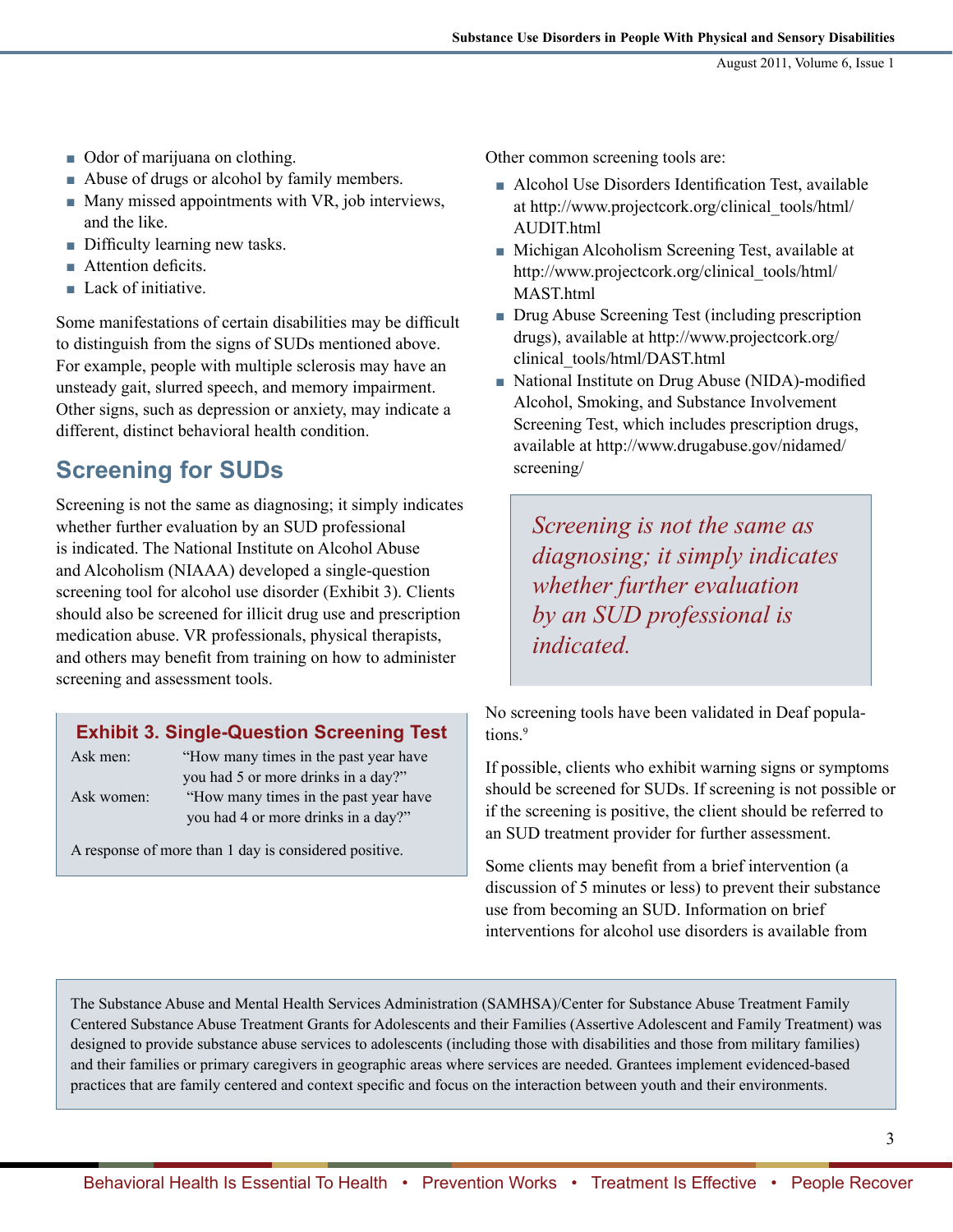NIAAA at http://pubs.niaaa.nih.gov/publications/AA66/ AA66.htm. Clients whose signs suggest a mental health issue should be referred to a professional for further assessment.

# **Types of SUD Services**

SUD services include:

- *Prevention education*—information in various formats that helps people understand the risks of substance use.
- *Indepth assessment*—an evaluation by a treatment provider to determine whether an SUD is present and, if so, what level of care is needed and what treatment options are available.
- *Outpatient or inpatient detoxification*—medically supervised withdrawal from alcohol or drugs.
- *Outpatient treatment*—psychosocial interventions and individual and group counseling on substance use.
- *Medication-assisted treatment and counseling* methadone, buprenorphine, and other medications for opioid dependence or acamprosate, disulfiram, and naltrexone for alcohol use disorders; medicationassisted treatment works best if combined with psychosocial counseling interventions.

■ *Residential programs*—short- and long-term structured living to help people re-enter their community.

In addition, people in recovery often attend mutual-help groups, such as Alcoholics Anonymous (AA), Narcotics Anonymous (NA), and SMART (Self Management and Recovery Training) Recovery to share experiences and support one another's recovery efforts. Many meetings of AA and NA that are wheelchair accessible are identified in meeting lists. Online meetings are an option for those who are Deaf and hard of hearing, people with visual disabilities, or people who live in locations without accessible meetings. Some AA groups will pay for a sign language interpreter or make use of sign language interpreters who are in recovery themselves.

# **Accessible SUD Treatment Facilities**

Despite requirements of the Americans with Disabilities Act (ADA), studies suggest that many treatment facilities are not fully accessible to people with disabilities.<sup>10, 11, 12, 13, 14</sup> Examples of physical barriers include doors and hallways too narrow for wheelchairs, uneven flooring, nonfunctioning elevators, and a reliance

### **Barriers to Treatment for People Who Are Blind or Visually Impaired**

A survey of VR counselors and SUD treatment providers found that barriers to SUD treatment for people who are blind or visually impaired are formidable. Frequently identified barriers are presented below:

- Negative attitudes and prejudices about people with SUDs. Some VR professionals regarded people with SUDs and disabilities as "not worthy" of SUD treatment, particularly if outcomes are perceived as poor for people with these two co-occurring conditions.
- Lack of staff training. SUD counselors reported a need to learn about working with people who are blind, and VR counselors report a need to learn about SUDs in their clients.
- Inaccessible methods and materials. Many facilities that provide SUD services reported that they are "handicapped accessible" if they provide ramps for clients. But people who are visually impaired require Braille signs and other navigational features and alternatives to sight-based counseling treatment activities like films and booklets to have genuine accessibility to treatment services.

Survey respondents noted it is important to identify which agency will coordinate comprehensive client care. Respondents also commonly mentioned that, because there are no formal mechanisms for shared communication and case management, SUD and VR services providers may not know how to manage cases and work together across fields to provide services for their clients.<sup>15</sup>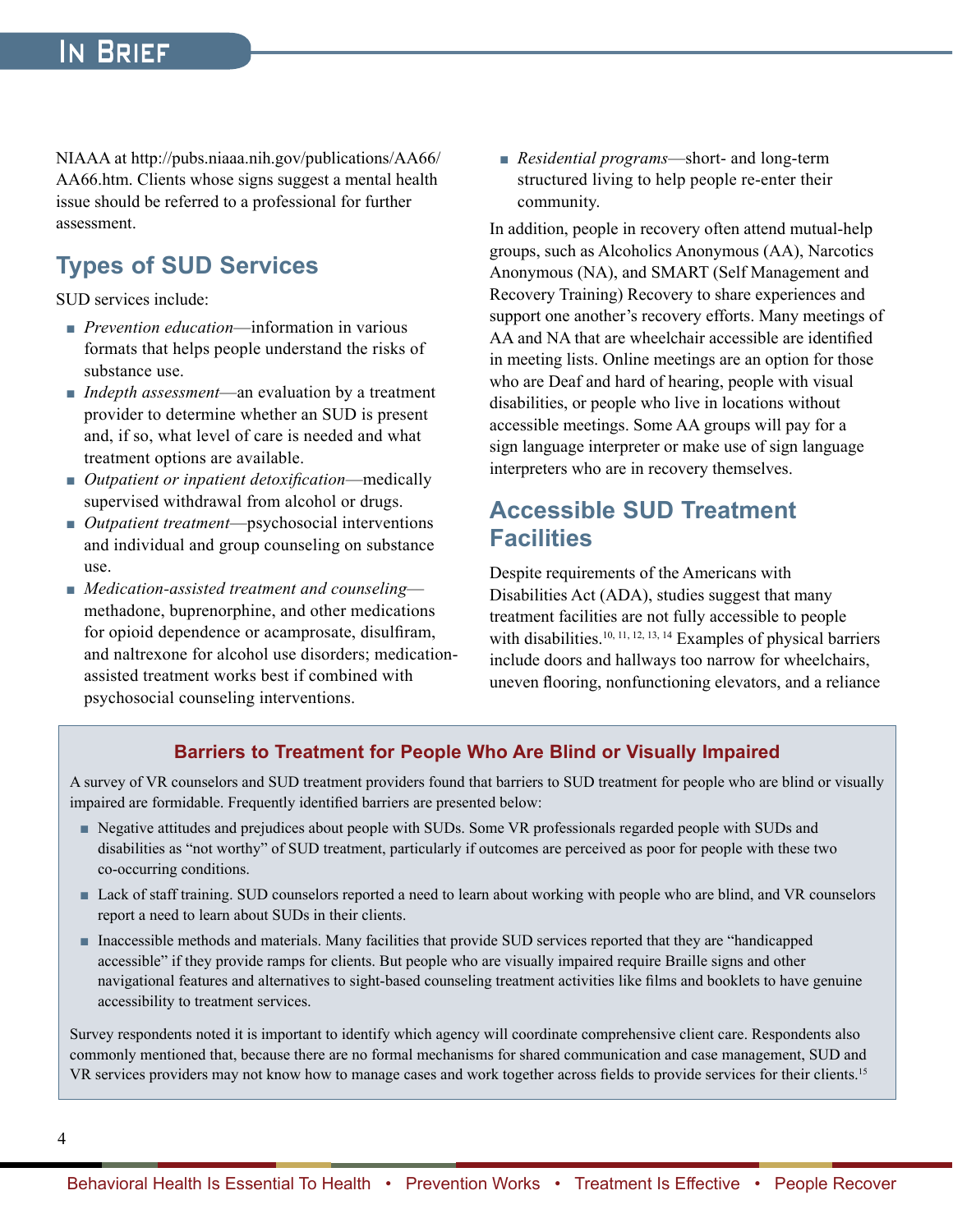### **Treatment Innovations for People Who Are Deaf or Hard of Hearing**

Few fully accessible SUD treatment services exist for people who are Deaf. Specialty treatment facilities for people who are Deaf exist, but the number has declined in the last decade. In 2009, only five providers in the United States offered inpatient SUD services especially for people who are Deaf, and four provided outpatient treatment.16 A national survey in 2008 by SAMHSA found that 27 percent of opioid treatment facilities offered interpretation services for people who are Deaf or hard of hearing.<sup>17</sup> However, there are numerous barriers to providing fully accessible mainstream SUD treatment to people who are Deaf, including cultural and linguistic barriers, lack of local SUD treatment providers trained to work with people who are Deaf, lack of American Sign Language interpreters, inability of people who are Deaf to participate in group counseling (a mainstay of SUD treatment), increased costs associated with making treatment accessible to people who are Deaf, and more.<sup>18</sup>

One way to fill the treatment gap is to advocate telehealth SUD treatment services for people who are Deaf. Telehealth technology, such as electronic mailing lists and video conferencing, can connect people who are Deaf to appropriate SUD specialists across the country, and it can be adapted for an array of SUD services, from recovery support after treatment to mutual-help groups. Telehealth could also be used to train more people who are Deaf to be SUD counselors. One promising model piloted by Wright State University is Deaf off Drugs and Alcohol (DODA), a program for Ohio residents that supplements local SUD treatment with Internet- and video-based case management, group therapy, individual therapy, and followup. DODA also manages mutual-help/12-Step meetings available 7 days a week, which are conducted via video conferences and open to anyone in the country.18 More information on innovative SUD services for people who are Deaf is available at http://www.med. wright.edu/citar/sardi/doda.html.

on signage to provide directions, which leaves people with low or no vision without a means to find their way through facilities.

Many other types of barriers exist. Some SUD treatment administrators believe that their facilities are more accessible than they actually are.<sup>14</sup> Of various types of healthcare providers, outpatient SUD treatment providers are among the least likely to report that their services are accessible to people with disabilities or that they have had training on mobility impairments.<sup>10</sup>

Comparatively little information is available on how many people with disabilities have been denied SUD treatment because of physical barriers in the treatment facility itself. One survey of 174 SUD treatment providers in Virginia found that 87 percent of people with multiple sclerosis, 75 percent of people with muscular dystrophy, and 67 percent of people with spinal cord injuries who sought services were denied SUD treatment services because of physical barriers at the treatment facility.13

# **Ways to Help Clients With SUDs**

VR counselors, physical therapists, and others who work with people with disabilities are in a good position to understand the importance of identifying and treating behavioral health conditions, such as SUDs, and to advocate for their clients' right to accessible SUD treatment services. To help clients with SUDs:

**1. Learn about behavioral health issues, such as SUDs, and promote prevention.** A wealth of information about drug and alcohol use, abuse, and dependence and their consequences can be found online.

- Free ADA-compliant publications on SUDs can be downloaded from SAMHSA's Publication Ordering Web page, at http://www.store.samhsa.gov/home
- Information about drugs of abuse is on NIDA's Web site, at http://www.nida.nih.gov
- Information about alcohol use disorders is located on NIAAA's Web site, at http://www.niaaa.nih.gov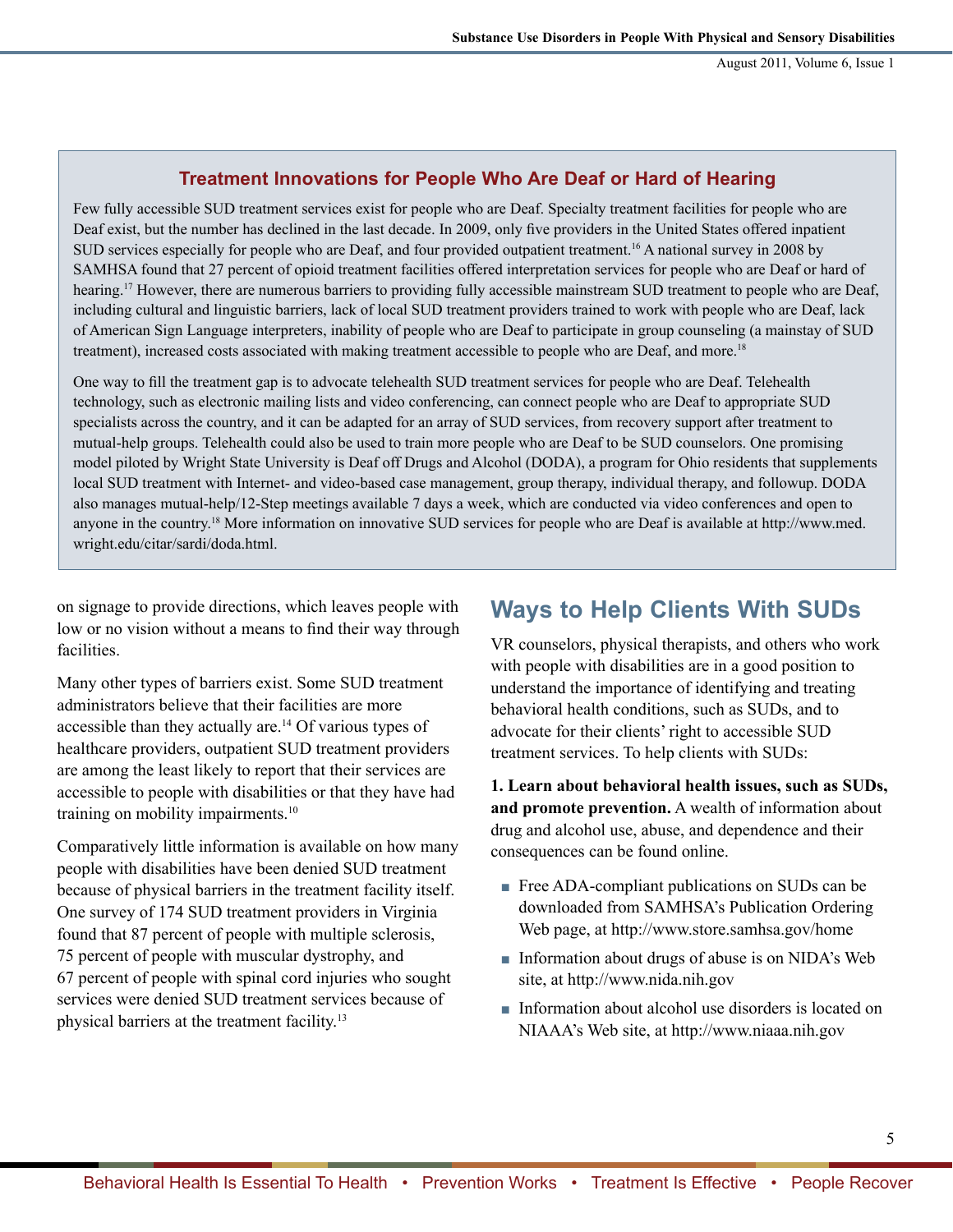# In Brief

■ An overview on SUDs for VR counselors, *Substance Use Disorders and Vocational Rehabilitation: VR Counselor's Desk Reference,* and other information on substance use and people with disabilities is available from Wright State University, at http://www.med. wright.edu/citar/sardi/products.html

**2. Don't ignore signs of a possible SUD in clients with disabilities.** When there is doubt that disability alone explains a sign or behavior, screen the client for an SUD or refer the client to a behavioral health specialist for further evaluation. SUD is a preventable and treatable condition. A nonjudgmental approach to giving feedback to clients about the potential consequences of their substance use can enhance their motivation to seek further evaluation and treatment.

### **3. Build a directory of local treatment providers and**

**facilities** that work with or would be willing to learn to work with people with disabilities. SAMHSA's online Substance Abuse Treatment Facility Locator includes more than 11,000 U.S. treatment facilities. State-specific information is available at http://dasis3.samhsa.gov.

Online recovery meetings are available in a variety of formats, including text-based chats and discussion forums, audio and telephonic meetings, and video meetings. Information about online meetings is available at:

- Alcoholics Anonymous Online Intergroup http://aa-intergroup.org/index.php
- Narcotics Anonymous Chat and Online Meetings for Drug Addicts http://www.12stepforums.net/na
- **SMART Recovery Online** http://www.smartrecovery.org/meetings/olschedule.htm

**4.** Where possible, **help SUD treatment administrators understand how they can make their facilities accessible to people with disabilities.** SAMHSA's Treatment Improvement Protocol (TIP) 29: *Substance Use Disorder Treatment for People With Physical* 

*and Cognitive Disabilities,* was written to help SUD treatment providers work with people with cognitive and physical disabilities. Appendix D, in particular, is useful for advocating accessibility in treatment facilities. The TIP is available online at http://www.ncbi.nlm.nih.gov/ bookshelf/br.fcgi?book=hssamhsatip&part=A52487. A *Quick Guide* based on TIP 29 was created to help SUD treatment administrators comply with ADA requirements and better serve people with disabilities. The *Quick Guide*  is available at http://www.store.samhsa.gov/product/ QGCT29.

Other resources include:

- Baylor College of Medicine Center for Research on Women with Disabilities http://www.bcm.edu/crowd Click on "Secondary conditions." From the resulting page, click on "Substance abuse."
- Minnesota Chemical Dependency Program for Deaf and Hard of Hearing Individuals http://www.mncddeaf.org
- Wright State University Substance Abuse Resources and Disability Issues (SARDI) Program http://www.med.wright.edu/citar/sardi Many links are available from the SARDI home page. The "Materials" link offers access to several print resources available free or for a small fee. These include *Substance Use Disorders and Vocational Rehabilitation: VR Counselor*'*s Desk Reference; Substance Abuse, Disability & Vocational Rehabilitation;* and *Blindness, Visual Impairment, and Substance Abuse.*

**5.** Once a client enters treatment and is ready for VR, **work with the client's primary care physician, SUD case manager, and other treatment professionals to best serve the client.** TIP 29 (Chapter 4) presents ideas on establishing linkages for case management. The chapter can be viewed at http://www.ncbi.nlm.nih.gov/bookshelf/ br.fcgi?book=hssamhsatip&part=A52886.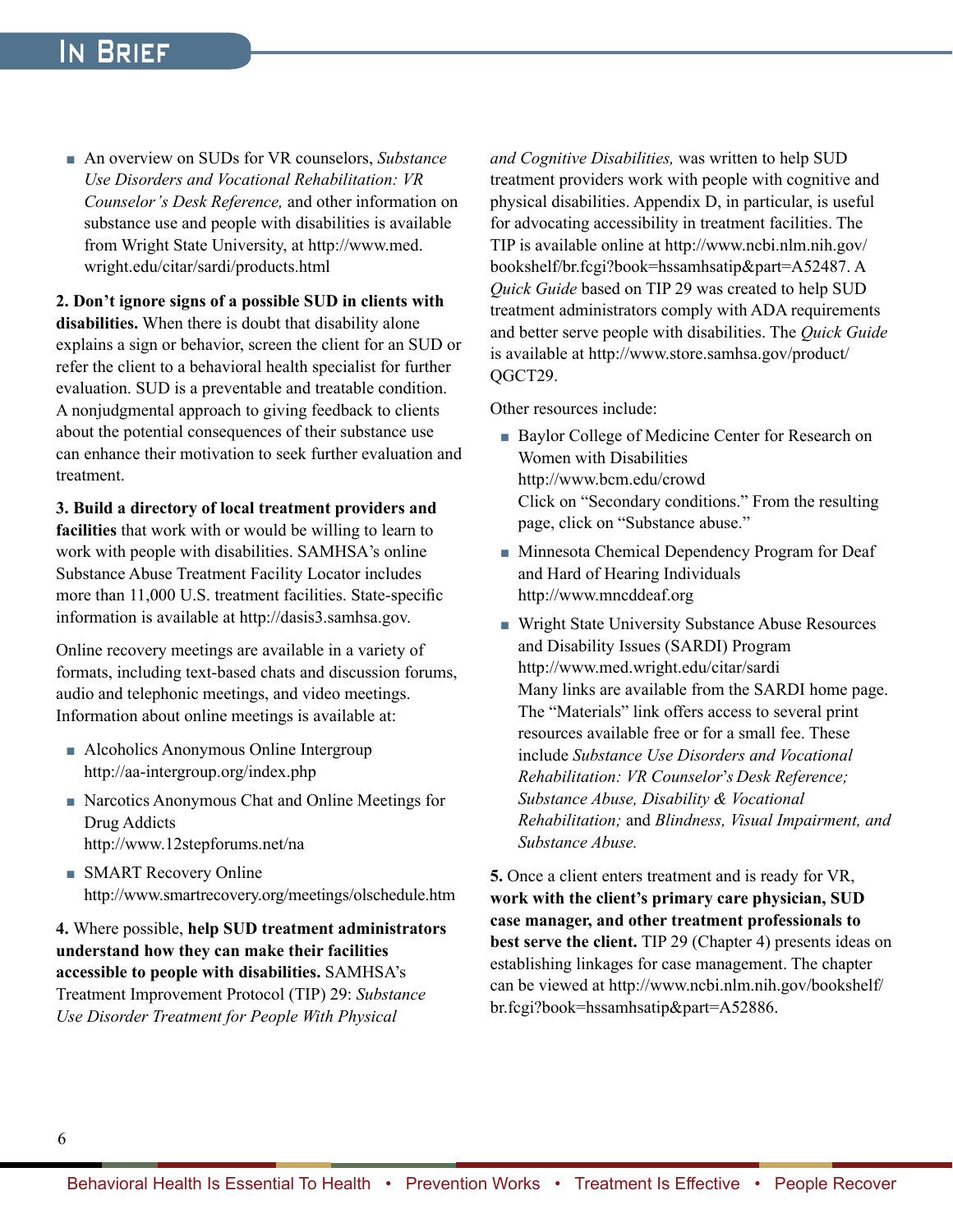### **Resources**

TIP 29: *Substance Use Disorder Treatment For People With Physical and Cognitive Disabilities,* offers treatment providers guidelines on caring for people with either physical or cognitive disabilities, as well as drug abuse or alcohol abuse problems. The TIP discusses screening, treatment planning, and counseling, and links to other service providers (http://www.ncbi.nlm.nih.gov/books/ NBK14408/).

### **Products based on TIP 29:**

*KAP Keys for Clinicians Based on TIP 29: Substance Use Disorder Treatment for People With Physical and Cognitive Disabilities*  http://www.kap.samhsa.gov/products/tools/keys/pdfs/ KK\_29.pdf

*Quick Guide for Clinicians Based on TIP 29: Substance Use Disorder Treatment for People With Physical and Cognitive Disabilities* 

http://www.kap.samhsa.gov/products/tools/cl-guides/pdfs/ QGC\_29.pdf

*Quick Guide for Administrators Based on TIP 29: Substance Use Disorder Treatment for People With Physical and Cognitive Disabilities* 

http://www.kap.samhsa.gov/products/tools/ad-guides/pdfs/ QGA\_29.pdf

## **Notes**

- <sup>1</sup> Substance Abuse and Mental Health Services Administration. (2010). *Results from the 2009 National Survey on Drug Use and Health: National findings.* NSDUH Series H-38A, HHS Publication No. (SMA) 10-4856. Rockville, MD: Author.
- 2 Substance Abuse and Mental Health Services Administration. (2007). *Results from the 2006 National Survey on Drug Use and Health: National findings.* NSDUH Series H-32, HHS Publication No. (SMA) 07-4293. Rockville, MD: Author.
- 3 Davis, S. J., Koch, D. S., McKee, M. F., & Nelipovich, M. (2009). AODA training experiences of blindness and visual impairment professionals. *Journal of Teaching in the Addictions, 8*(1), 42–50.
- <sup>4</sup>American Psychiatric Association. (2000). *Diagnostic and statistical manual of mental disorders* (4th ed., text revision). Washington, DC: Author.
- <sup>5</sup>Yu, J., Huang, T., Newman, L., & SRI International. (2008). *Substance use among young adults with disabilities: Facts from National Longitudinal Transition Study 2.* Washington, DC: Department of Education Institute of Education Science.
- 6 Centers for Disease Control and Prevention. (2009). Prevalence and most common causes of disability among adults— United States, 2005. *MMWR, 58*(16), 421–426.
- 7 Wolf-Branigin, M. (2007). Disability and abuse in relation to substance abuse: A descriptive analysis. *Journal of Social Work in Disability & Rehabilitation, 6*(3), 65–74.
- 8 Milberger, S., Israel, N., Le Roy, B., Martin, A., Potter, L., & Patchak-Schuster, P. (2003). Violence against women with physical disabilities. *Violence and Victims, 18*(5), 581–591.
- 9 Alexander, T. D., & Tidblom, I. (2005). Screening for alcohol and other drug use problems among the Deaf. *Alcoholism Treatment Quarterly, 23*(1), 63–78.
- <sup>10</sup> Bachman, S. S., Vedrani, M., Drainoni, M. L., Tobias, C., & Andrew, J. (2007). Variations in provider capacity to offer accessible health care for people with disabilities. *Journal of Social Work in Disability & Rehabilitation, 6*(3), 47–63.
- <sup>11</sup> Thapar, N., Warner, G., Drainoni, M. L., Williams, S. R., Ditchfield, H., Wierbicky, J., & Nesathurai, S. (2004). A pilot study of functional access to public buildings and facilities for persons with impairments. *Disability and Rehabilitation, 26*(5), 280–289.
- $12$  West, S. L. (2007). The accessibility of substance abuse treatment facilities in the United States for persons with disabilities. *Journal of Substance Abuse Treatment, 33*(1), 1–5.
- 13 West, S. L., Graham, C. W., & Cifu, D. X. (2009). Rates of alcohol/other drug treatment denials to persons with physical disabilities: Accessibility concerns. *Alcoholism Treatment Quarterly, 27,* 305–316.
- <sup>14</sup>Voss, C. P., Cesar, K. W., Tymus, T., & Fiedler, I. G. (2002). Perceived versus actual physical accessibility of substance abuse treatment facilities. *Topics in Spinal Cord Injury Rehabilitation, 7*(3), 47–55.